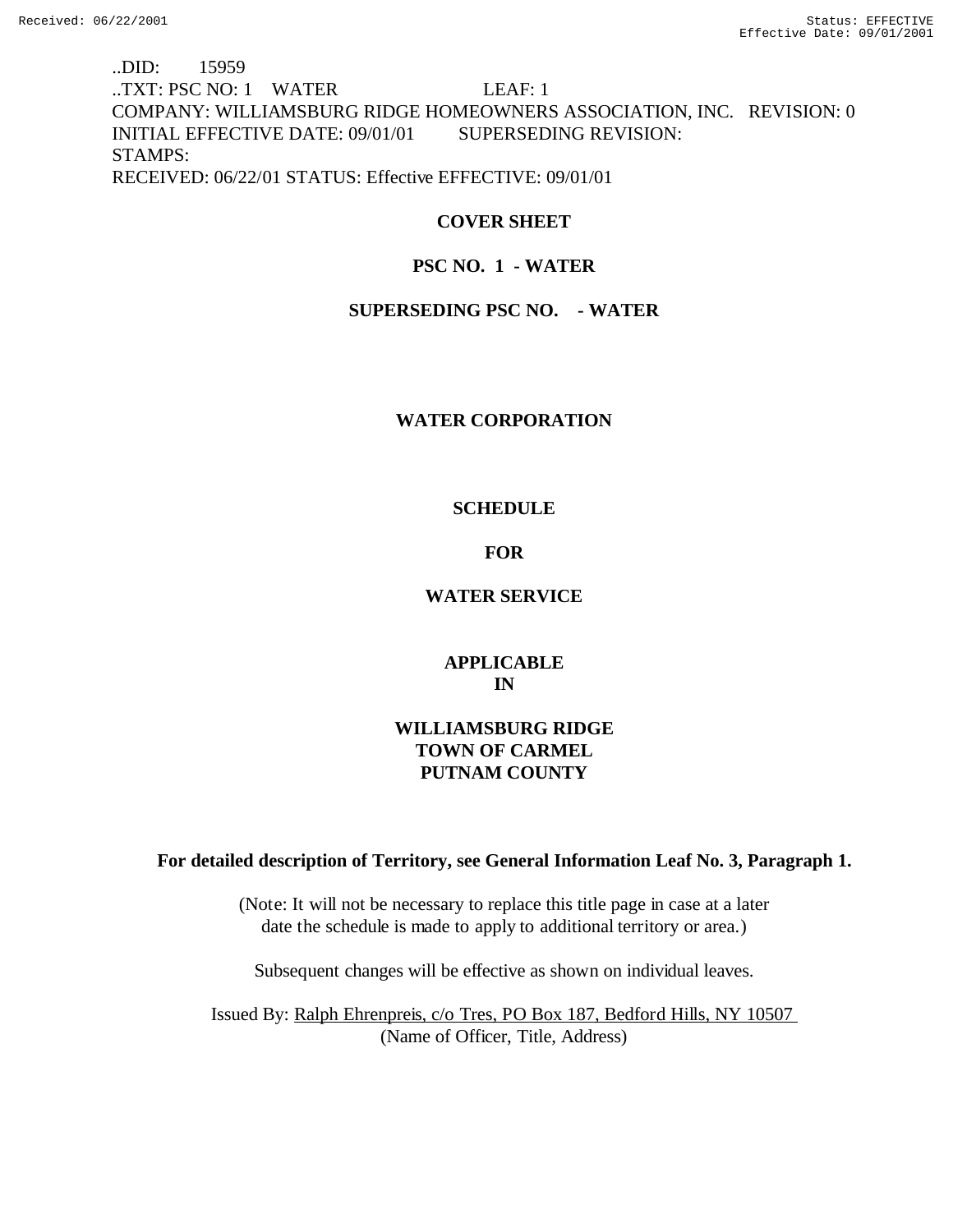..DID: 15966 ..TXT: PSC NO: 1 WATER LEAF: 2 COMPANY: WILLIAMSBURG RIDGE HOMEOWNERS ASSOCIATION, INC. REVISION: 0 INITIAL EFFECTIVE DATE: 09/01/01 STAMPS: RECEIVED: 06/22/01 STATUS: Effective EFFECTIVE: 09/01/01

## **TABLE OF CONTENTS**

# **GENERAL INFORMATION LEAF NO.** 1. Territory 3 2. Application for Water Service 3 3. Deposits - Security 3 4. Deposits - Interest 4 5. Deposits - Return 4 6. Deposits - Other 4 7. General Rules 5 - 6 8. Metered Service 6 - 7 9. Unmetered Service 7 10. Extension of Mains 7 11. Discontinuance of Service - Non-payment 7 - 8 12. Discontinuance of Service - Other 8 - 9 13. Discontinuance of Residential Service - Special Procedures 9 14. Deferred Payment Agreements 9 15. Complaint Handling Procedures 10 16. Restoration of Service 10 - 11 17. Interest on Customer Overpayments 11 18. Regulation 11 **RATES**<br>Service Classification No. 1 Service Classification No. 1 12 Issued By: Ralph Ehrenpreis, c/o Tres, PO Box 187, Bedford Hills, NY 10507

(Name of Officer, Title, Address)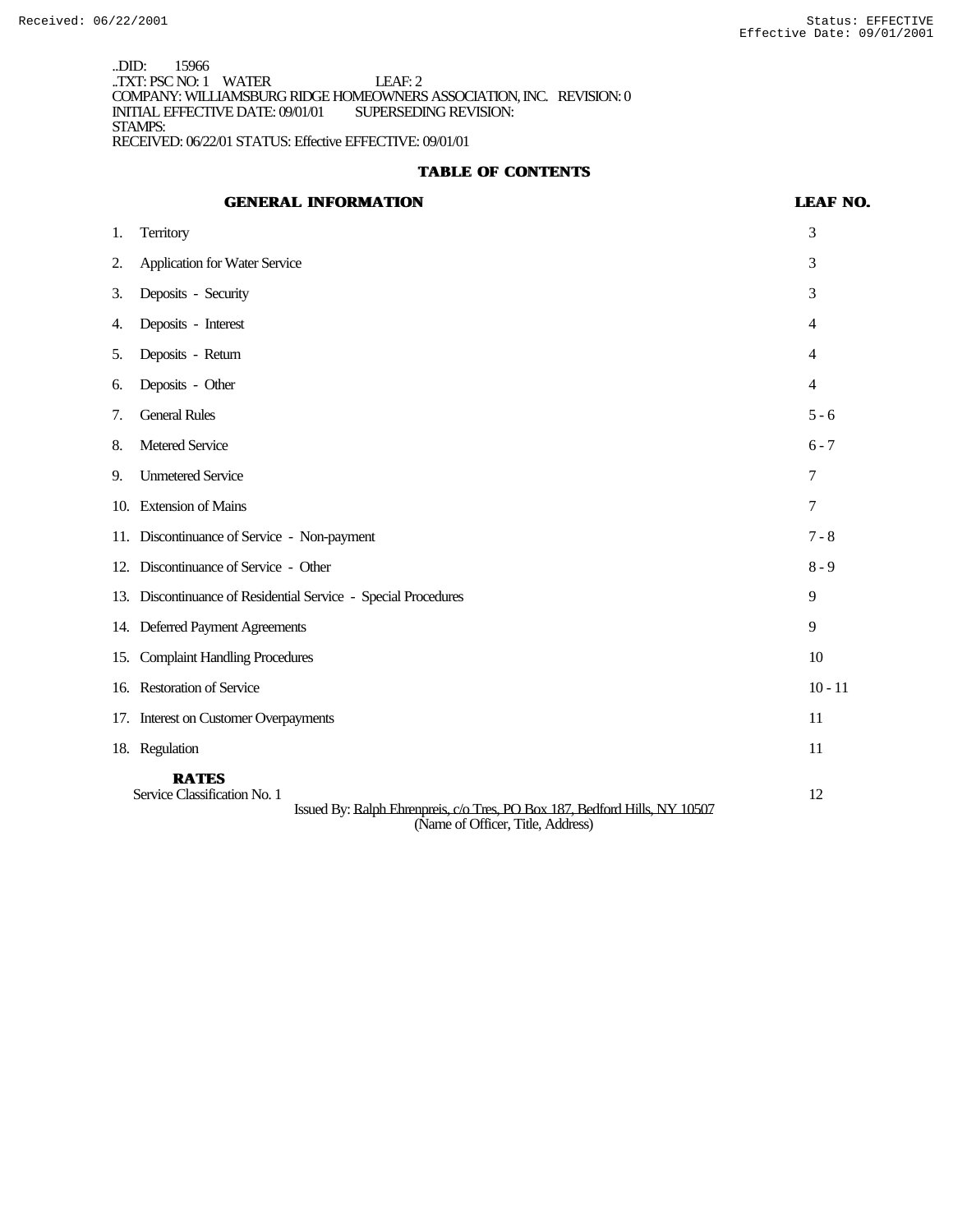..DID: 15967 ..TXT: PSC NO: 1 WATER LEAF: 3 COMPANY: WILLIAMSBURG RIDGE HOMEOWNERS ASSOCIATION, INC. REVISION: 0 INITIAL EFFECTIVE DATE: 09/01/01 SUPERSEDING REVISION: STAMPS: RECEIVED: 06/22/01 STATUS: Effective EFFECTIVE: 09/01/01

### **GENERAL INFORMATION**

1. Territory (County, Town, Development, Streets, etc.)

 Service Provided to Members of Williamsburg Ridge Homeowners Association, Inc. Located in Williamsburg Ridge, Town of Carmel, Putnam County.

- 2. Application for Water Service
	- A. Applicant must be a member of Williamsburg Ridge Homeowners Association, Inc.
	- B. Written application for service may be required.
	- C. A separate application may be required for each premises.
	- D. Premises may be subject to inspection by the company.
	- E. Applications need not be accepted from customers with charges due on any water accounts with the company. The company must accept an application if the customer enters into a deferred payment agreement.
	- F. Service pipe installations are subject to company approval.
- 3. Deposits Security
	- A. As a condition of receiving service, the company may require a deposit from customers that are delinquent (having a bill remaining unpaid 23 days from the date mailed), seasonal, short term or temporary or who have had service terminated for non-payment during the preceding 6 months. In addition, a deposit may also be required from a non-residential customer whose credit has not been established with the company. A delinquent customer shall be provided with a written notice 20 days before the deposit is assessed which states that failure to make timely payments will permit the company to require a deposit from such customer.
	- B. Deposits from applicants and customers may not exceed two times the estimated average monthly bill for a calendar year, except in the case of customers whose usage varies widely where deposits may not exceed twice the average monthly bill for the peak season.
	- C. The company shall perform an annual review of the billing history of every customer who has a deposit with the company to assure that a deposit is still required under (3A) above and that the amount of the deposit conforms with (3B) above. The company reserves the right to review the deposit at any time. If a review shows that the deposit held falls short of the amount the company may require by 25 percent or more, the company may require the payment of an additional amount. If a review shows that the deposit held exceeds the amount required by 25 percent or more, the company shall refund the excess to the customer. The customer may request a downward revision of the deposit.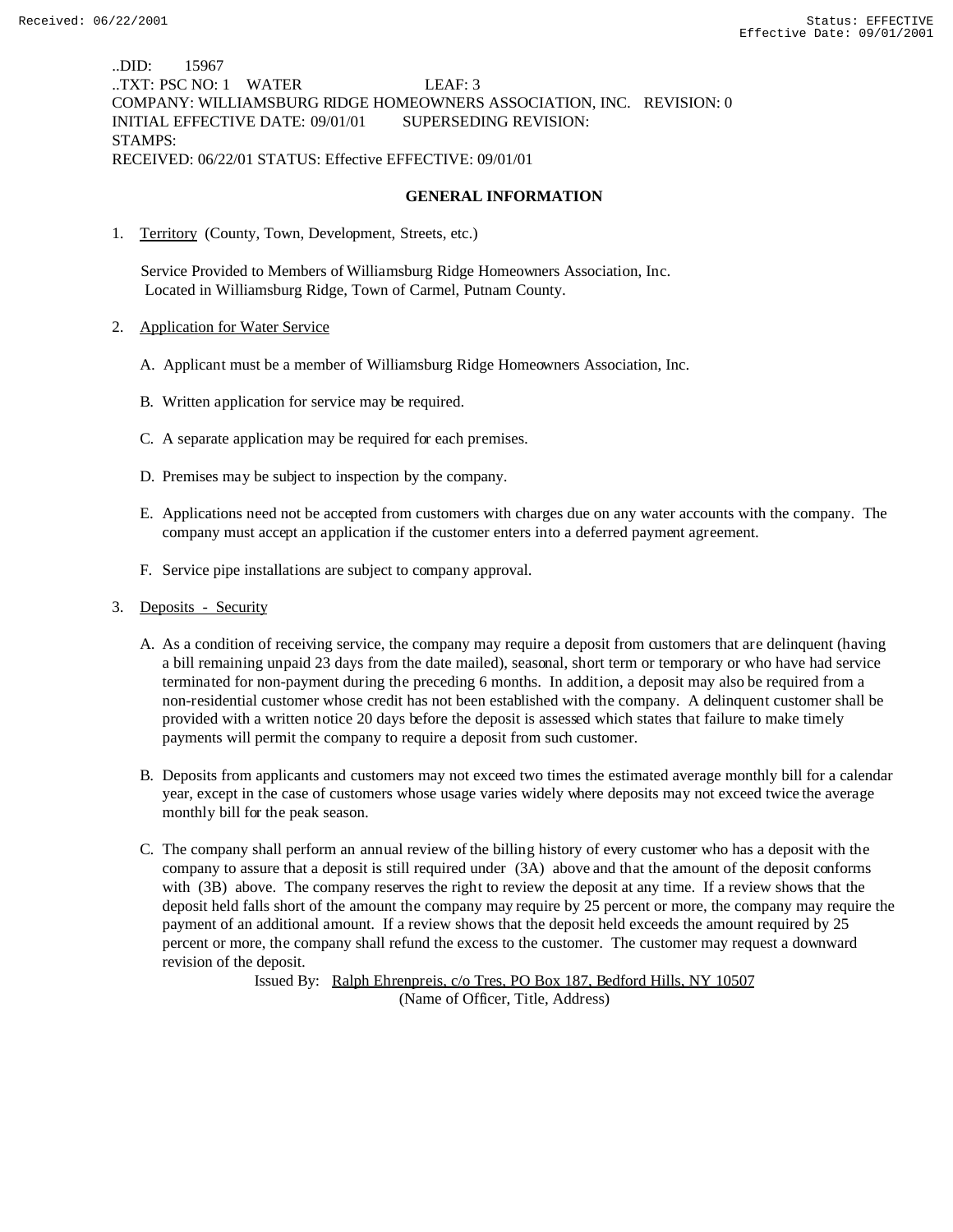..DID: 15968 ..TXT: PSC NO: 1 WATER LEAF: 4 COMPANY: WILLIAMSBURG RIDGE HOMEOWNERS ASSOCIATION, INC. REVISION: 0 INITIAL EFFECTIVE DATE: 09/01/01 STAMPS: RECEIVED: 06/22/01 STATUS: Effective EFFECTIVE: 09/01/01

## **GENERAL INFORMATION**

4. Deposits - Interest

Every deposit shall earn simple interest at the rate per annum prescribed by the Public Service Commission. The interest must be paid to customers when the deposit is returned. If the deposit has been held for 12 consecutive months or more, the interest must be credited to the customer no later than the first bill rendered after the next succeeding first day of October and at the end of each succeeding 12 month period.

- 5. Deposits Return
	- A. The company shall return to a customer a deposit or portion of a deposit and all interest thereon no more than 30 days after:
		- (1) the day the account is closed and all bills are paid; or
		- (2) the date of the first bill for service rendered after a 12 month period during which time the customer was not delinquent, provided there is no other basis for the company to request a deposit; or
		- (3) a review of the deposit shows that a reduction of the deposit is warranted.
	- B. A deposit or portion of a deposit plus interest thereon that is subject to return may be credited to the customer's account in the amount of any outstanding charges. If any balance remains, a refund check shall be issued.
- 6. Deposits Other
	- A. In the event that the applicant desires service for a trailer or other non-permanent structure, he shall deposit with the company all costs of the connection of such service. Said deposit shall bear simple interest as required above and shall be refunded at the end of 10 years, or sooner in the event that a permanent structure for such service connection is completed.
	- B. The company may also require deposits from customers to guarantee future payments as set forth in lawn sprinkler, main extension, or other forms of contracts which are in a form approved by the Public Service Commission. The interest rates for these deposits will be the same as the interest rates for security deposits and such interest will be credited to the customer as prescribed by Commission rules.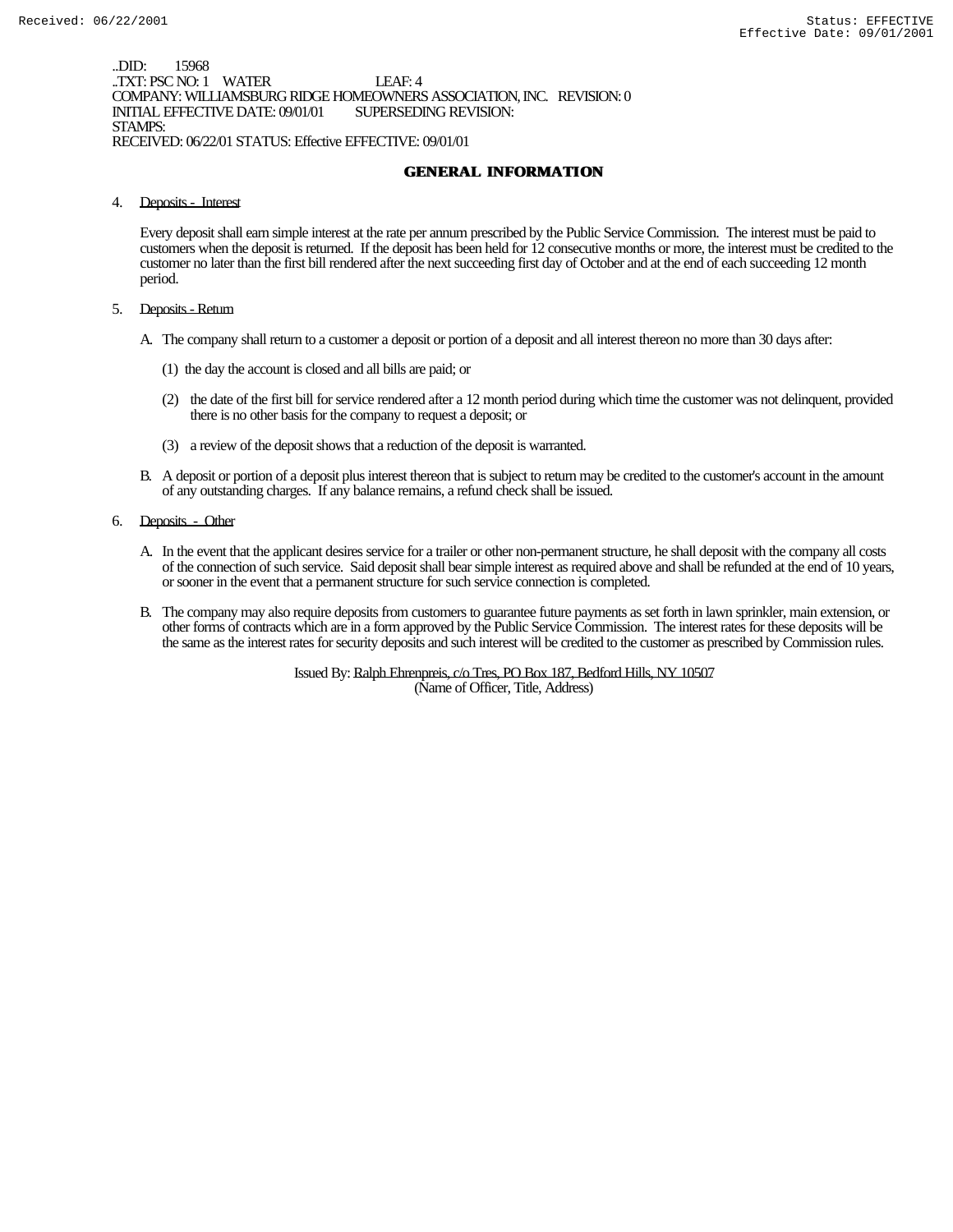..DID: 15969 ..TXT: PSC NO: 1 WATER LEAF: 5 COMPANY: WILLIAMSBURG RIDGE HOMEOWNERS ASSOCIATION, INC. REVISION: 0 INITIAL EFFECTIVE DATE: 09/01/01 STAMPS: RECEIVED: 06/22/01 STATUS: Effective EFFECTIVE: 09/01/01

# **GENERAL INFORMATION**

- 7. General Rules
	- A. Customers must provide 10 days' written notice prior to the date on which termination of service is requested or prior to a change of occupancy, until which date the customer will be responsible for payment of service.
	- B. Fire hydrants shall not be used without the written permission of the company or unless in conformance with filed fire protection tariff provisions.
	- C. The company will not be liable for damage resulting from the presence of its facilities, supply, or use of water service, except damage resulting from gross negligence of the company.
	- D. The company may shut off water in its mains to make repairs and extensions. Where possible, proper advance notice will be made to customers affected.
	- E. The use of water for sprinkling, swimming pools, or other less essential uses may be restricted or prohibited where such use may unreasonably reduce the adequacy of service for other domestic purposes.
	- F. There must be a separate service for each premises.
	- G. Installation of service pipes and mains will not normally be made when the ground is frozen.
	- H. The customer is responsible for service pipes and plumbing within the property line. Any plumbing work done on the customer's service pipe is subject to approval by the company. No underground work shall be covered up until it has been inspected and approved by the company.
	- I. All leaks on customer premises or the customer portion of the service pipe must be repaired as soon as possible.
	- J. All mains, services (up to the property line) and other water system facilities will be maintained and replaced by the company.
	- K. The company will supply water in the distribution system at pressures between 20 and 100 pounds per square inch (psi) and will strive, where practicable, to maintain a normal working pressure of 60 psi with a minimum of 35 psi. If the company makes changes to its system which cause the pressure to increase to over 100 psi to existing customers, the company will be responsible for the first installation of the necessary equipment in the customer's premises. From that point on the equipment will be considered part of the customer's internal plumbing and the customer will be responsible for its maintenance or replacement. If a water pressure reducing valve, in the customer's or applicant's opinion, is necessary or desired to safeguard the plumbing, it is the customer's or applicant's responsibility to purchase, install and maintain this equipment. Where a pressure reducing valve is used it is also advisable to install a suitable pressure relief valve. All installations will comply with the local building codes and standards and are considered a part of the customer's internal plumbing.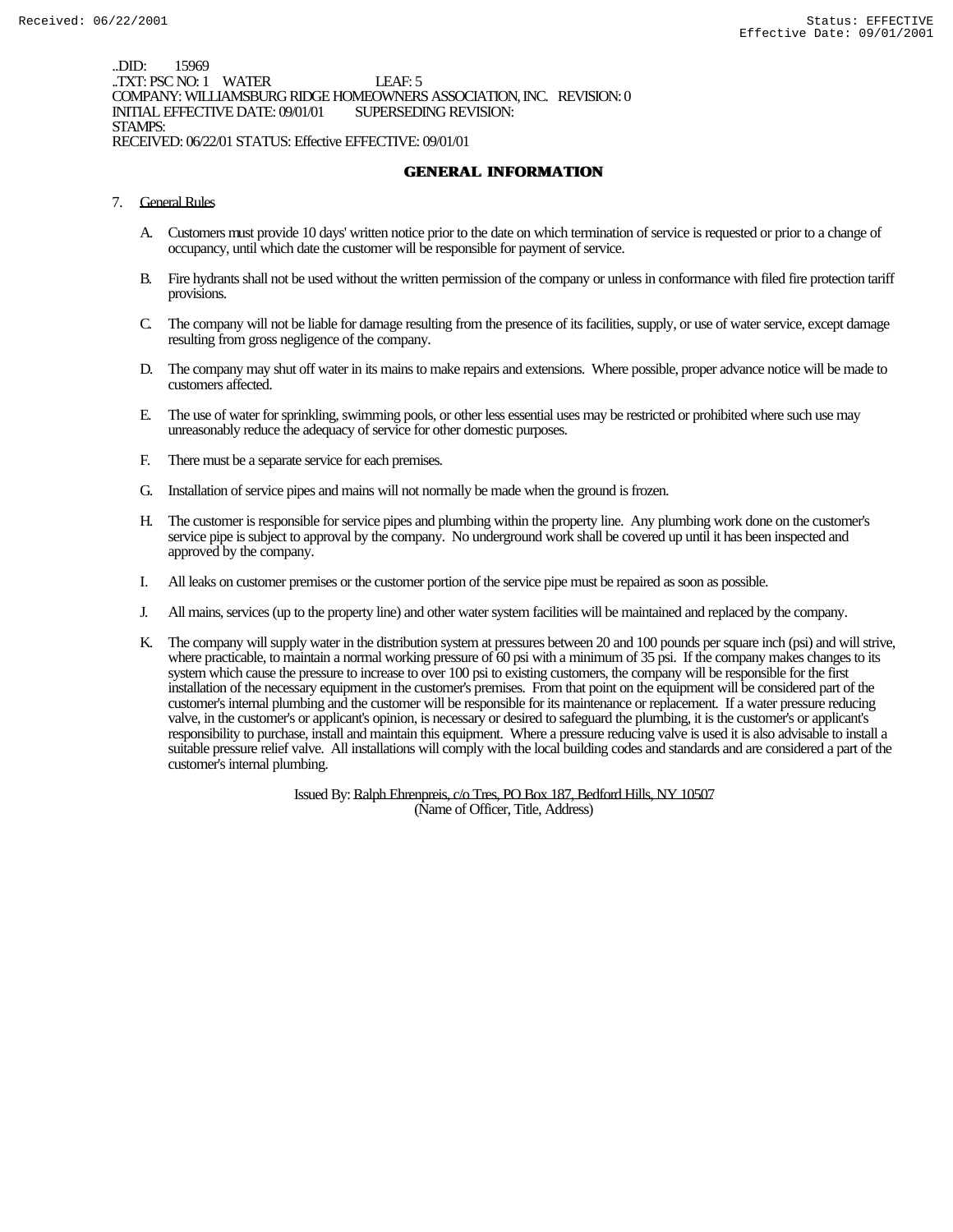..DID: 15970 ..TXT: PSC NO: 1 WATER LEAF: 6 COMPANY: WILLIAMSBURG RIDGE HOMEOWNERS ASSOCIATION, INC. REVISION: 0 INITIAL EFFECTIVE DATE: 09/01/01 STAMPS: RECEIVED: 06/22/01 STATUS: Effective EFFECTIVE: 09/01/01

### **GENERAL INFORMATION**

- L. Where an applicant is seeking service at an elevation or gradient which could not otherwise be adequately serviced by existing plant, the company will require that the applicant bear the additional cost of providing such extraordinary service, or in the alternative, require the applicant to purchase, install and maintain the necessary special equipment, such as a hydro-pneumatic system, needed to serve the premises. The installation of a hydro-pneumatic system as part of the customer's internal plumbing may be subject to approval of the Health Department and should comply with local building codes and standards.
- M. Cross connections to water sources other than the company's or with other facilities are strictly prohibited. Customers must, at their expense, install and maintain such backflow prevention devices as may be required by the company in accordance with good water works practice or applicable laws or regulations.
- N. Customers must permit company representatives to enter their premises on reasonable request for purposes relating to the operation and maintenance of the company's system, including inspection of the customer's and the company's facilities, installation, reading, testing, replacement and removal of meters, and terminating and restoring service.
- O. No person shall maliciously, willfully or negligently break, damage, destroy, uncover, deface, block access to or tamper with any pipe, valve, meter, structure, appurtenance or equipment which is a part of the water works system.
- 8. Metered Service (if applicable and provided for in Service Class No. \_ or Nos. \_)
	- A. A meter of a type approved by the Commission is required for each premises.
	- B. The company will furnish, install, and maintain the meter. Unless the meter register is set at zero, the company shall attach a tag with the date and meter dial reading at the time of installation.
	- C. The customer will provide a location for the meter acceptable to the company and will be responsible for the cost of repairing damage resulting from human interference, frost, backflow of hot water, or other such causes.
	- D. Where the company agrees it is necessary to set a meter outside the building, it shall be installed at the expense of the customer in a pit acceptable to the company which is both water-tight and frostproof. The cover of the pit shall be fastened with a convenient locking device. Where the distance from the property line to the front wall of the building is greater than 75 feet, the company may require that the meter be set in a pit at or near the property line. If the pit is to be installed on property not owned or controlled by the customer, written consent of the owner of the property shall be obtained prior to the installation.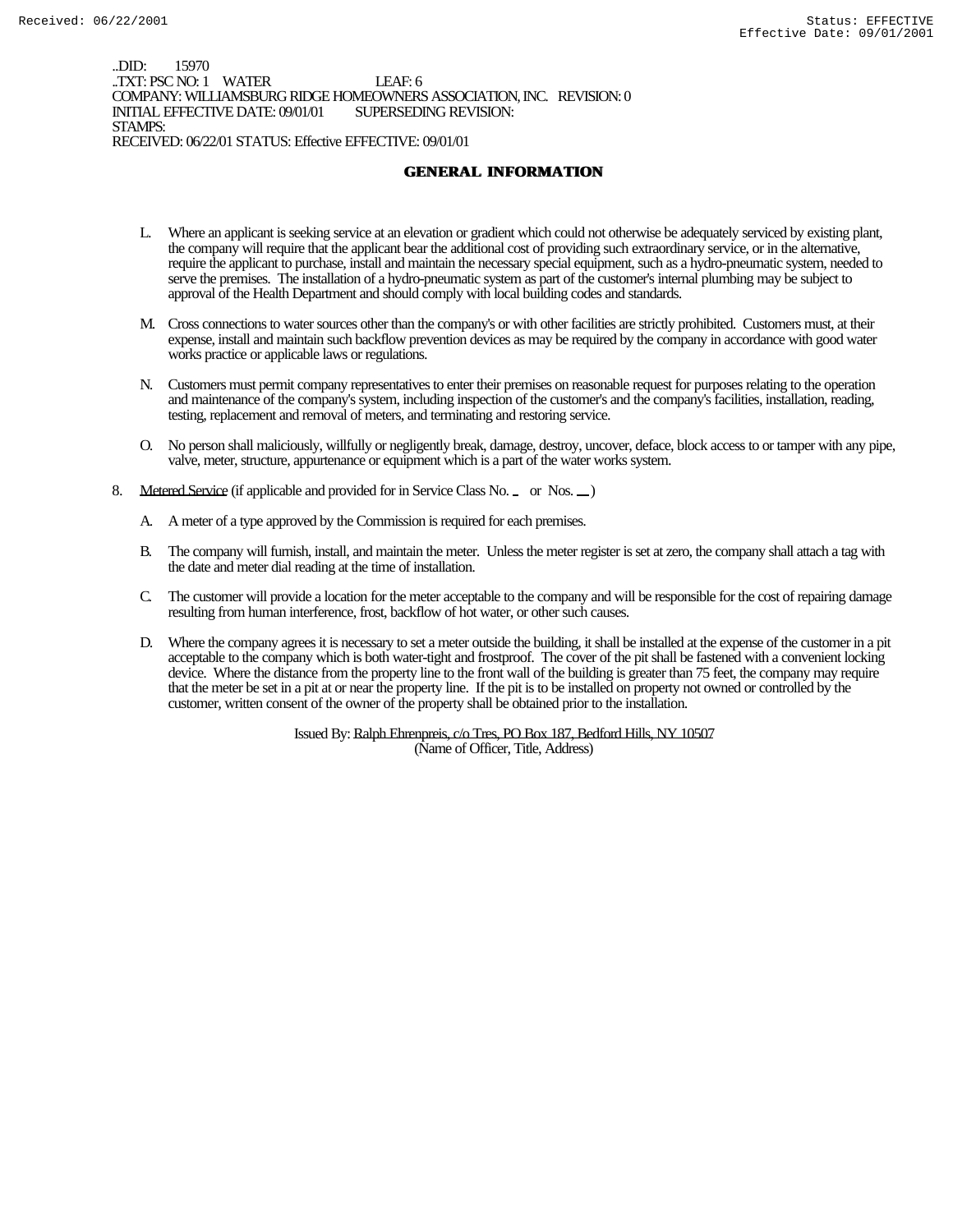..DID: 15960 ..TXT: PSC NO: 1 WATER LEAF: 7 COMPANY: WILLIAMSBURG RIDGE HOMEOWNERS ASSOCIATION, INC. REVISION: 0 INITIAL EFFECTIVE DATE: 09/01/01 SUPERSEDING REVISION: STAMPS: RECEIVED: 06/22/01 STATUS: Effective EFFECTIVE: 09/01/01

#### **GENERAL INFORMATION**

- E. The company reserves the right to remove, test, and replace the meter.
- F. The company shall afford the customer an opportunity to verify the final reading of any water meter removed from the premises and obtain the customer's signature on a meter removal card which shows the date removed and the reading.
- G. Meters will be tested in conformance with rules of the Public Service Commission. In the case of a disputed account involving the accuracy of the meter, the company will have the meter tested upon the request of the customer. Should the customer request to have a second meter test within 1 year, the customer will be responsible for the actual cost incurred to have the meter tested including the cost to remove the meter, payable in advance to the company. This fee will be refunded if the meter's final weighted average is found to register in excess of 100 percent. Adjustments in bills for over-registration of the meter will be made in accordance with the current rules of the Public Service Commission.
- H. Bills will show meter readings and the dates read.
- I. Bills will be reasonably estimated where a meter has been inaccessible and will be so indicated on the bill.
- J. Where a meter has ceased to register or its percentage of accuracy cannot be determined, an estimated bill for the current period may be rendered. For all other periods the bill shall be the minimum applicable charge.
- 9. Unmetered Service (if applicable and provided for in Service Class No.  $1$  or Nos.  $)$

All applicable provisions of this tariff shall apply.

10. Extension of Mains

Mains will be extended in conformance with Commission Rules and Regulations found in 16 NYCRR, Part 501.

11. Discontinuance of Service - Non-Payment

 Service may be discontinued under the following provisions: for non-payment of any amount due for water supplied, for failure to make any payment due under a deferred payment agreement or for meter repairs (see Section 8C), for failure to post a required deposit or for failure to pay any fee or charge accruing under the contract or tariff.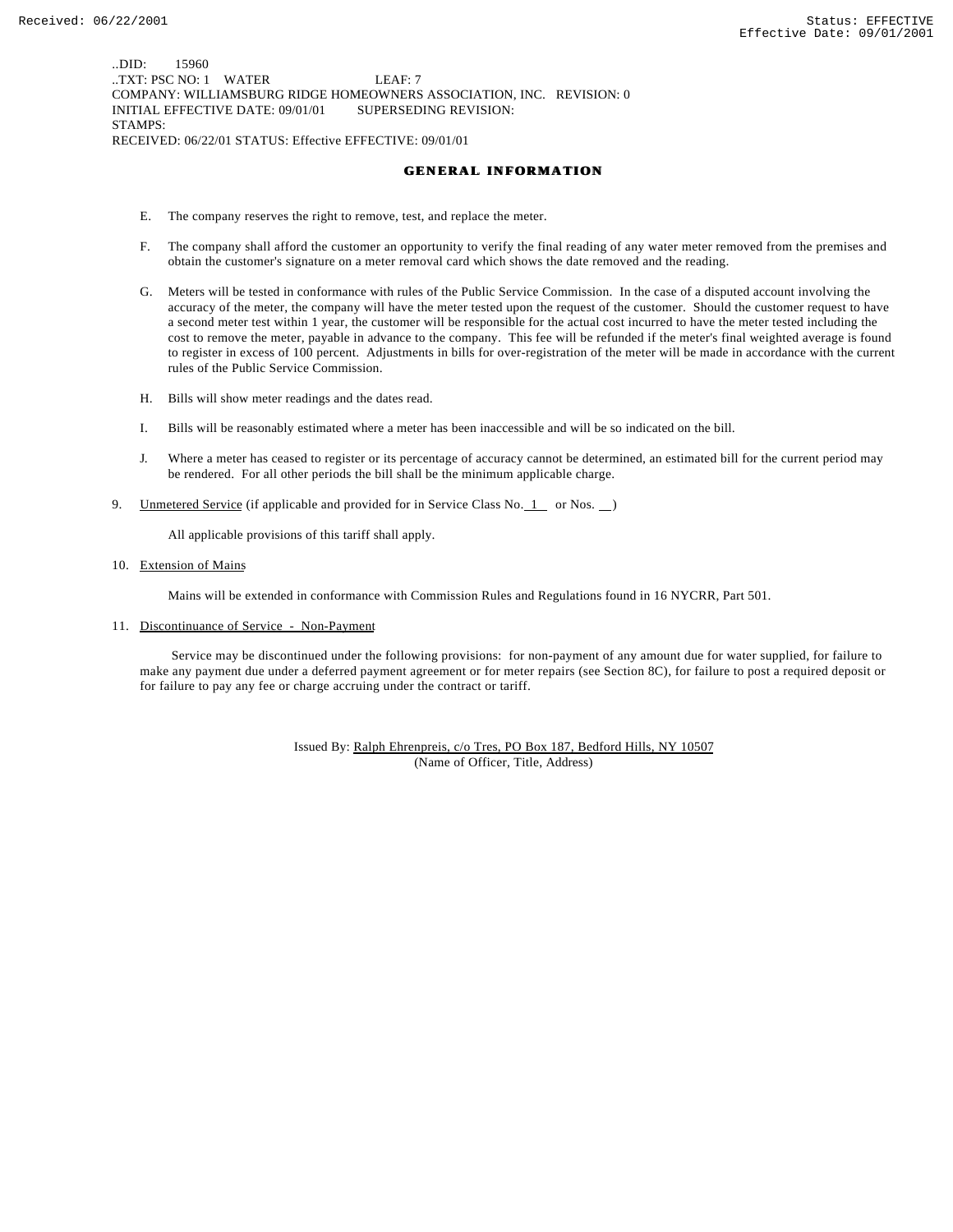..DID: 15961 ..TXT: PSC NO: 1 WATER LEAF: 8 COMPANY: WILLIAMSBURG RIDGE HOMEOWNERS ASSOCIATION, INC. REVISION: 0 INITIAL EFFECTIVE DATE: 09/01/01 SUPERSEDING REVISION: STAMPS: RECEIVED: 06/22/01 STATUS: Effective EFFECTIVE: 09/01/01

#### **GENERAL INFORMATION**

- A. A bill not paid within 23 days of mailing is considered delinquent, and the company may discontinue service after complying with 16 NYCRR, Part 533 which requires: (1) 15 days written notice if served personally, or (2) 15 days after a registered letter containing such notice has been signed or refused, or (3) 18 days after mailing written notice in a post-paid wrapper. Service will not be reestablished until payment of all proper arrears, charges and deposits is made or a deferred payment agreement is entered into. Receipt of a subsequently dishonored negotiable instrument in response to a notice of discontinuance shall not constitute payment of the customer's account and the company shall not be required to issue additional notice prior to discontinuance. There will be a charge for processing all returned checks equal to the bank charge plus a handling fee of \$5.00 (not to exceed the maximum allowed by section 5-328 of General Obligations Law).
- B. The company will not discontinue service to residential premises for non-payment of bills on a Friday, Saturday, Sunday, public holiday (as defined in General Construction Law), or on a day on which the utility's main office is closed. Discontinuance can only take place from Monday to Thursday between the hours of 8 a.m. and 4 p.m.
- C. The company will not discontinue service for non-payment of bills to any person or entity receiving public assistance if the payment for such service is to be paid directly by the Department of Social Services or by the local Social Services representatives.

#### 12. Discontinuance of Service - Other

- A. Service rendered under any application, contract or agreement may be discontinued by the company after reasonable notice for any of the following reasons:
	- (1) For willful or indifferent waste of water due to any cause or for non-authorized use of water.
	- (2) For failure to protect from damage the meter and connection, or for failure to protect and maintain the service pipe or fixtures on the property of the customer in a condition satisfactory to the company.
	- (3) For tampering with any meter, connections, service pipe, curb cock, seal or any other appliance of the company controlling or regulating the customer's water supply.
	- (4) For failure to provide the company's employees reasonable access to the premises supplied, or for obstructing the way of ingress to the meter or any other appliances controlling or regulating the customer's water supply.
	- (5) In case of vacancy of the premises.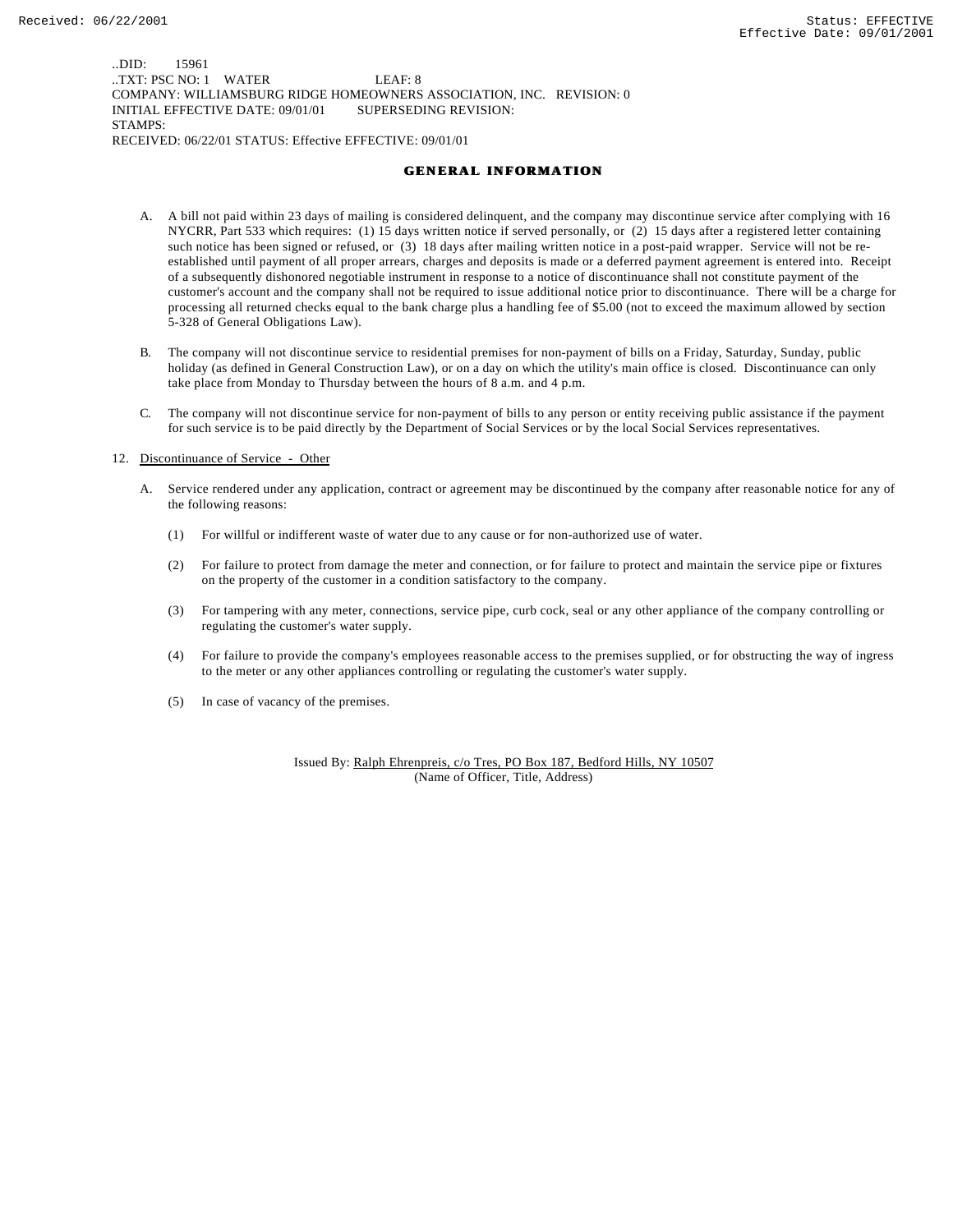..DID: 15962 .TXT: PSC NO: 1 WATER LEAF: 9 COMPANY: WILLIAMSBURG RIDGE HOMEOWNERS ASSOCIATION, INC. REVISION: 0 INITIAL EFFECTIVE DATE: 09/01/01 STAMPS: RECEIVED: 06/22/01 STATUS: Effective EFFECTIVE: 09/01/01

**GENERAL INFORMATION**

- (6) For cross connections.
- (7) For submetering or reselling water.
- (8) For non-compliance with water usage restrictions.
- (9) For violation of any rule or regulation of the company as filed with the Public Service Commission, provided such violation affects the reliability or integrity of the water system.
- B. Written notice of discontinuance of service shall contain the information required by 16 NYCRR Section 533.3 and will be given except in those instances where a public health hazard exists.
- C. The company may, at any time, temporarily discontinue water service in case of accident, or for the purpose of making connections, alterations, repairs, changes, etc.
- D. Except as stated in the preceding paragraph, or in the case of a violation that threatens the integrity of the water system, the company shall not discontinue service to any customer on a Friday, Saturday, Sunday, Public Holiday or on a day when the company is not open for business. Public Holiday shall refer to those holidays defined in the General Construction Law.

#### 13. Discontinuance of Residential Service - Special Procedures

 If termination of service would result in serious impairment to health and safety, the company must delay the termination of service or, if service has already been terminated, must restore service, for thirty days under the following conditions:

- A. all occupants are either blind, disabled, 62 years of age or older or 18 years of age or under;
	- B. a medical emergency exists; or
	- C. if heating would be affected between November 1 and April 1.

 It is the customer's responsibility to notify the company that such conditions exist and to provide any required documentation. The company may require that the customer make appropriate arrangements to pay any arrears as well as pay current bills.

#### 14. Deferred Payment Agreements

 In addition to those circumstances in Section 13, the company will consider granting customers reasonable payment terms in cases where a customer is threatened with termination of service, or where the company has issued a backbill to a customer. Any such agreement may require the customer to make a reasonable down payment, and to pay current bills when issued.

Issued By: Ralph Ehrenpreis, c/o Tres, PO Box 187, Bedford Hills, NY 10507

(Name of Officer, Title, Address)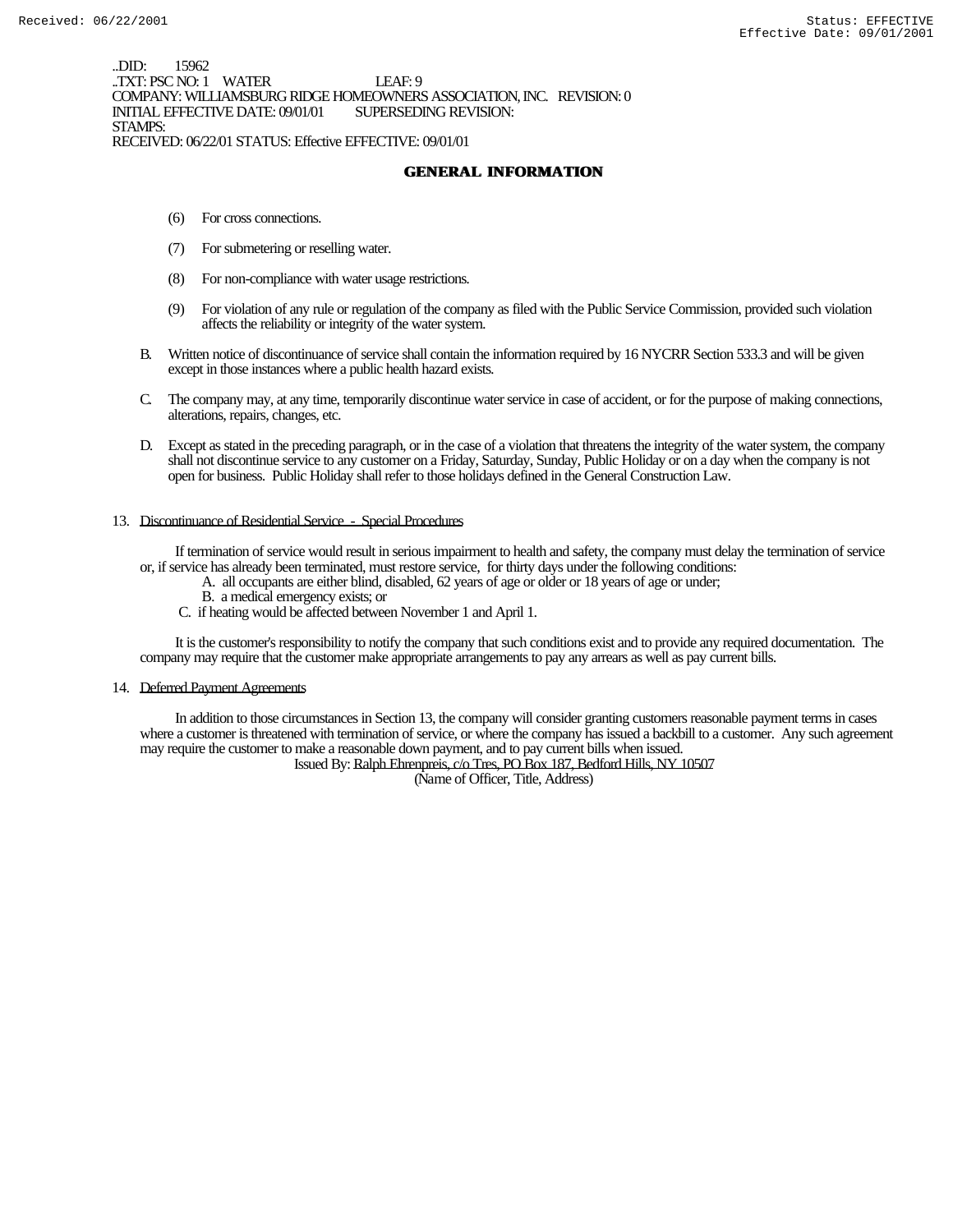# ..DID: 15963 ..TXT: PSC NO: 1 WATER LEAF: 10 COMPANY: WILLIAMSBURG RIDGE HOMEOWNERS ASSOCIATION, INC. REVISION: 0 INITIAL EFFECTIVE DATE: 09/01/01 SUPERSEDING REVISION: STAMPS: RECEIVED: 06/22/01 STATUS: Effective EFFECTIVE: 09/01/01

# **GENERAL INFORMATION**

# 15. Complaint Handling Procedures

- A. The company will promptly investigate and evaluate all complaints received from customers regarding bills for service rendered or required deposits. The results of the company's findings will be reported to the customer. During the period of investigation and evaluation, service will not be discontinued, nor shall a new notice of termination be issued, provided, however, that the customer will be required to pay the undisputed portion of any balance due, which may include bills for current usage.
- B. After the completion of such an investigation, if the company determines that the disputed service has been rendered, or that the disputed charge or deposit is proper in whole or in part, the company may require that the full bill or deposit be paid. Appropriate notices of the determination shall be given to the customer, and where notice of discontinuance of service was previously sent, or is served with the determination, such notice shall include a statement advising the customer of the availability of the Commission's complaint handling procedures, including the address and telephone number of the Department's Consumer Services Division. Where prior notice of discontinuance was sent, company procedure provides for discontinuance of service if customer fails to pay the proper amount due and owing within 5 days after notice of the company determination was served personally on the customer or at least 8 days after mailing of the notice. Under no circumstances will discontinuance of service occur if so precluded by the Commission.
- C. In situations where the complaint procedures of the Commission have been invoked and it is determined that the disputed service has been rendered or that the disputed charge or deposit is proper and prior notice of discontinuance was sent, a customer's service will not be discontinued for failure to pay the amount found due and owing until at least 5 days after notice of the Commission's determination, where personal service is made, or at least 8 days after mailing of such a notice.

# 16. Restoration of Service

 A charge will be made to restore service after discontinuance at the member's request, for nonpayment or for violation of these rules.

 This charge or charges will be a rate agreed upon by the members of the Association and will appear on all written notices of discontinuation of service. Any member has the right to request that the Department of Public Service investigate the charges.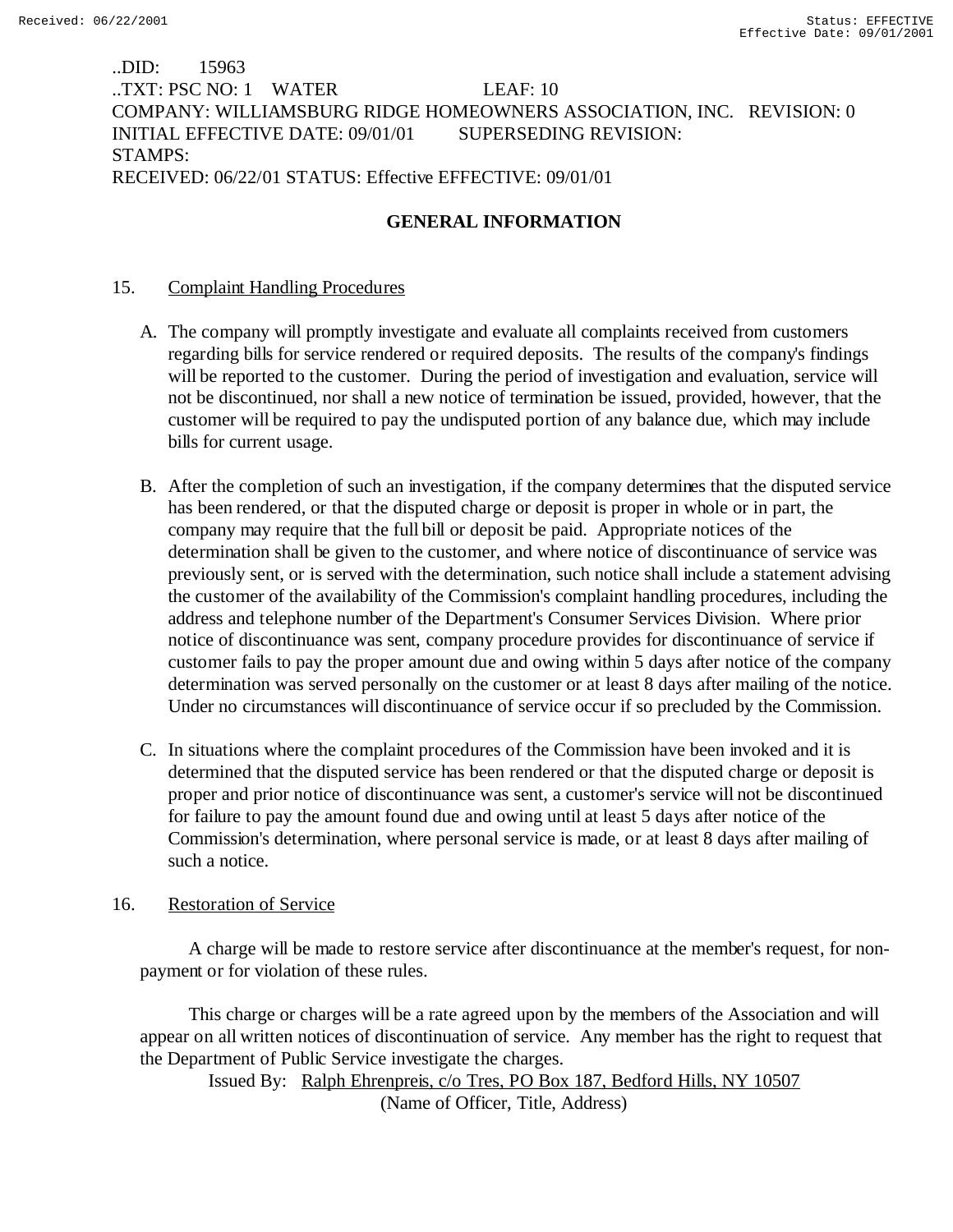## ..DID: 15964 ..TXT: PSC NO: 1 WATER LEAF: 11 COMPANY: WILLIAMSBURG RIDGE HOMEOWNERS ASSOCIATION, INC. REVISION: 0 INITIAL EFFECTIVE DATE: 09/01/01 SUPERSEDING REVISION: STAMPS: RECEIVED: 06/22/01 STATUS: Effective EFFECTIVE: 09/01/01

## **GENERAL INFORMATION**

In a case where service is being restored after discontinuance for non-payment, the Association may require full payment of all arrears as well as the restoration of service charge. If the Association and the member have entered into some form of payment agreement, the agreed upon down payment may be required before service will be restored.

If it becomes necessary to disconnect service at the main because of willful acts of a member, the service restoration charge will include the actual costs incurred by the Association to disconnect and reconnect the service.

### 17. Interest on Customer Overpayments

The company will provide interest on a customer overpayment as follows:

- A. A customer overpayment is defined as payment by the customer to the company in excess of the correct charge for water service supplied to the customer which was caused by erroneous billing by the utility.
- B. The rate of interest on such amounts shall be the greater of the unadjusted customer deposit rate or the applicable late payment rate, if any, for the service classification under which the customer was billed. Interest shall be paid from the date when the customer overpayment was made, adjusted for any changes in the deposit rate or late payment rate, and compounded monthly, until the date when the overpayment was refunded.
- C. The company will not pay interest on customer overpayments that are refunded within 30 days after such overpayment is received by the company.

### 18. Regulation

 All matters, rules and other situations concerning the rendering of water service which are not specifically covered herein or in a provision of the New York State Codes, Rules and Regulations and which are subject to the jurisdiction of the Public Service Commission, and for which a customer and the company cannot agree as to an equitable and fair solution will be referred to said Commission to be resolved. Either the customer or the company may request that a rule or provision of this tariff be changed for a particular situation.